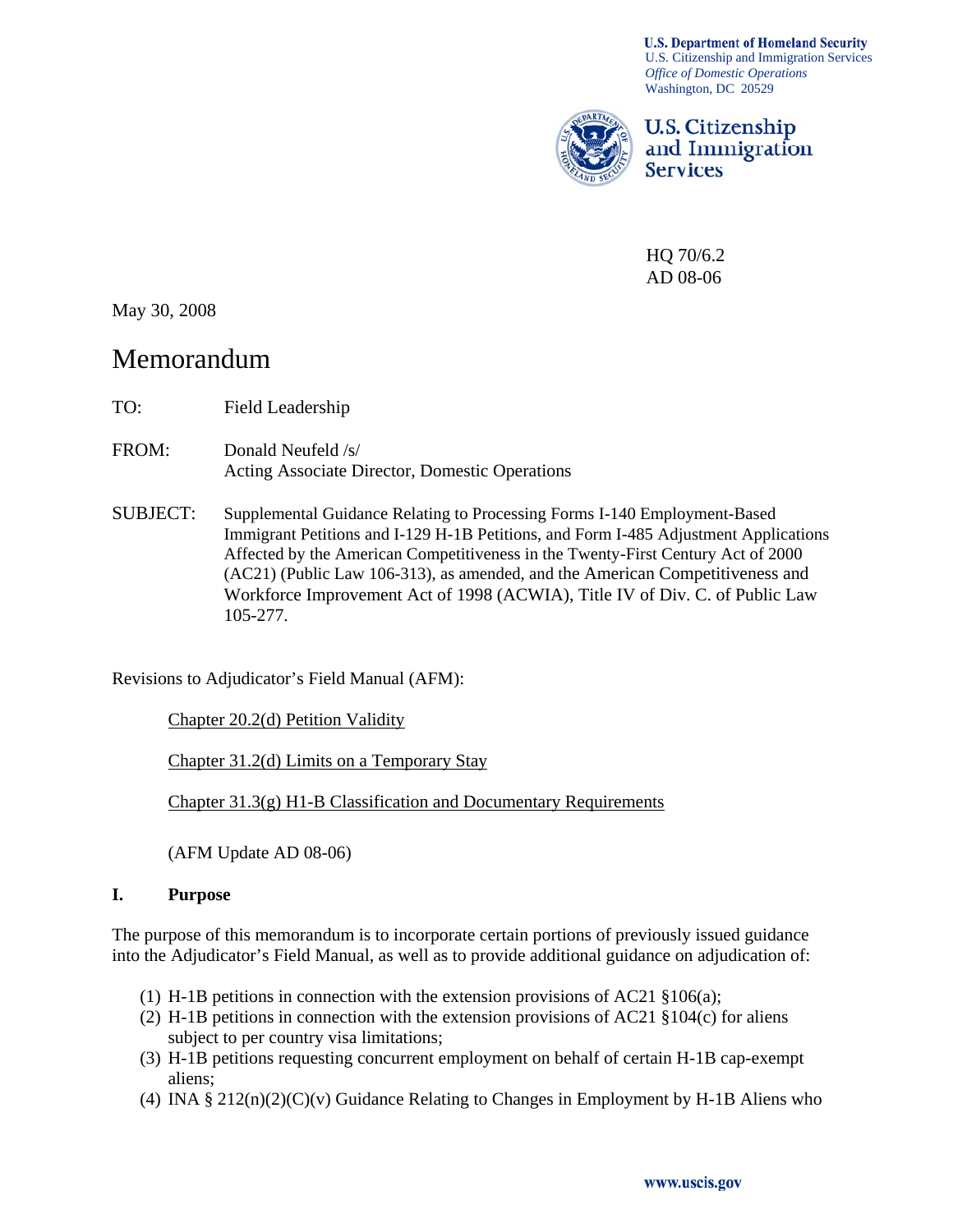#### Page 2

report LCA violations; and

(5) I-140 petitions and Form I-485 applications in connection with the portability provisions of AC21 §106(c).

## **Prior AC21 Guidance**

- On January 29, 2001, the Office of Field Operations issued a memorandum entitled *Interim Guidance for Processing H-1B Applications for Admission as Affected by the American Competitiveness in the Twenty-First Century Act of 2002, Public Law 106-313.*
- On June 19, 2001, the Office of Programs issued a follow-up memorandum entitled *Initial Guidance for Processing H-1B Petitions as Affected by the American Competitiveness in the Twenty-First Century Act (Public Law 106-313) and Related Legislation (Public Law 106- 311) and (Public Law 106- 396).*
- On February 28, 2003, the Immigration Service Division issued a memorandum entitled *Procedures for concurrently filed family-based or employment-based Form I-485 when the underlying visa petition is denied.*
- On April 24, 2003, the Office of Operations issued a memorandum entitled *Guidance for Processing H-1B Petitions as Affected by the Twenty-First Century Department of Justice Appropriations Authorization Act (Public Law 107-273).*
- On August 4, 2003, the Office of Operations issued a memorandum entitled *Continuing Validity of Form I-140 Petition in Accordance with Section 106(c) of the American Competitiveness in the Twenty-First Century Act of 2000 (AC21).*
- On September 23, 2005, the Office of Field Operations issued a memorandum entitled *Interim Guidance Regarding the Impact of the Department of Labor's (DOL) PERM Rule on Determining Labor Certification Validity, Priority Dates for Employment-Based Form I-140 Petitions, duplicate Labor Certification Requests and Requests for Extension of H-1B Status*

Beyond the  $6^{th}$  Year.

 $\overline{a}$ 

- On October 18, 2005, the Acting Deputy Director, designated a decision of the Administrative Appeals Office (AAO) in *Matter of Al Wazzan* (January 12, 2005) as a USCIS Adopted Decision.
- On December 27, 2005<sup>[1](#page-1-0)</sup>, the Office of Field Operations issued a memorandum entitled *Interim guidance for processing I-140 employment-based immigrant petitions and I-485 and H-1B petitions affected by the American Competitiveness in the Twenty-First Century Act of 2000 (AC21) (Public Law 106-313).*

All of the provisions of these memoranda remain in effect except where noted herein. This memorandum supplements the existing guidance. $2$ 

<span id="page-1-0"></span> $1$  This memorandum reissued prior guidance provided in a memorandum with the same title on May 12, 2005 without change except to clarify the answer to question 1 in Section I.

<span id="page-1-1"></span> $2<sup>2</sup>$  At a future date, USCIS plans to incorporate all previous still applicable guidance into forthcoming rulemaking relating to various AC21 and ACWIA statutory provisions.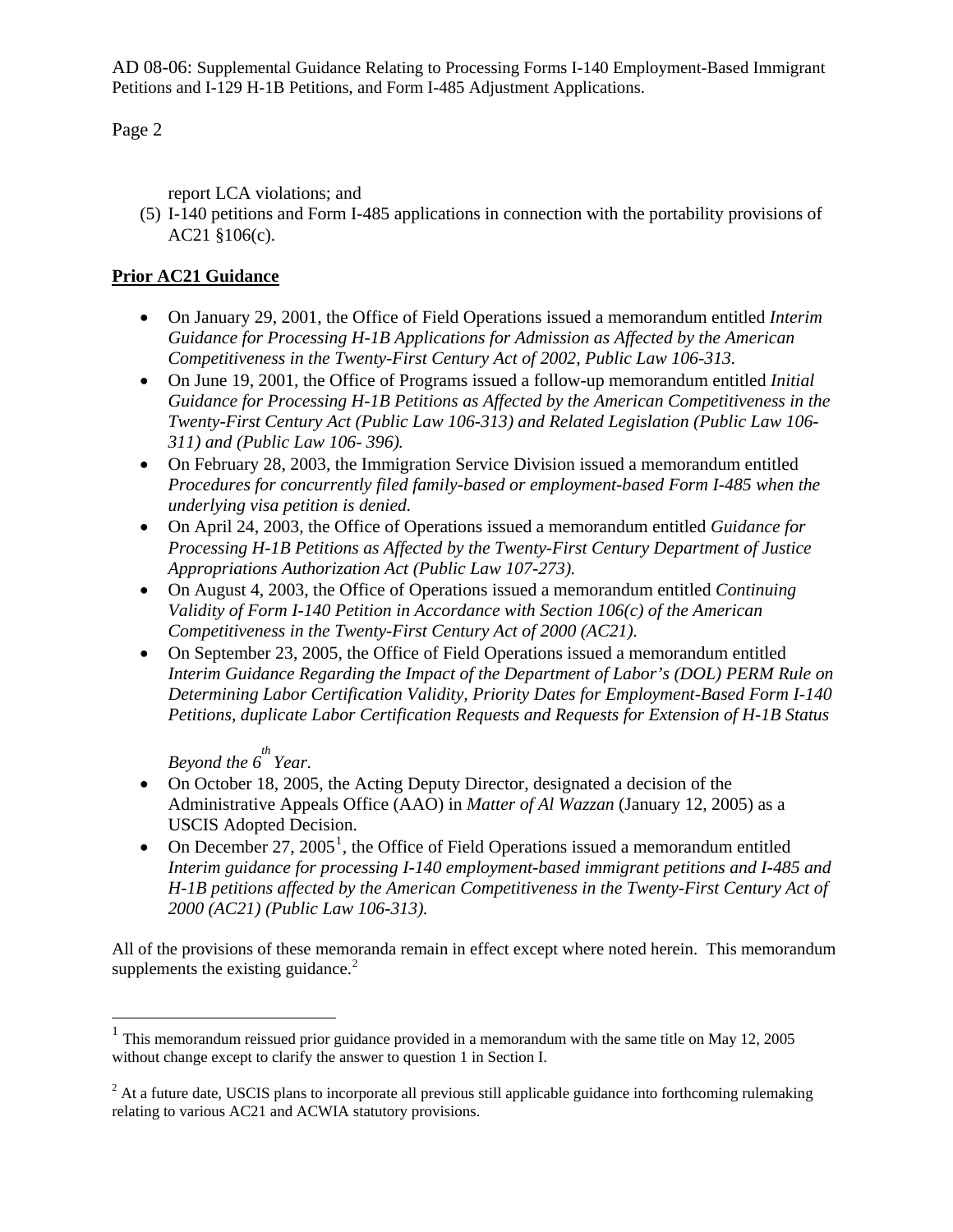Page 3

 $\overline{a}$ 

### **II. Background and Field Guidance**

## **1. AC21 §106(a) Guidance Relating to Recent DOL Final Rule-Making**

USCIS hereby clarifies the impact of two recently published DOL rules on the adjudication of H-1B petitions pursuant to AC21 §106(a), and § 104(c) and Form I-140 petitions pursuant to §106(c) of AC21, INA 204(j). The two DOL rules are the "Labor Certification for the Permanent Employment of Aliens in the United States; Implementation of New System", [69 FR 77326], hereinafter called the "Perm Rule" (published on December 27, 2004, and effective as of March 28, 2005); and the DOL Labor Certification for the Permanent Employment of Aliens in the United States; Reducing the Incentives and Opportunities for Fraud and Abuse and Enhancing Program Integrity, published in the Federal Register, hereinafter call the "Perm Fraud" rule, published on May 17, 2007, (71 FR 27904), which took effect on July 16, 2007.

## **Revocation of Approved Labor Certifications**

The DOL Perm rule, at 20 CFR 656.32 provides for the revocation of approved labor certifications by DOL if a subsequent finding is made that the certification was not justified. In such instances, DOL provides notice to the employer in the form of a Notice of Intent to Revoke an approved labor certification that contains a detailed statement of the grounds for the revocation and the time period allowed for the employer's rebuttal. The employer may submit evidence in rebuttal within 30 days of receipt of the notice. If rebuttal evidence is not filed by the employer, the Notice of Intent to Revoke becomes the final decision of the Secretary. If the employer files rebuttal evidence and DOL determines the certification should nonetheless be revoked, the employer may file an appeal under 20 CFR 656.26 within 30 days of the date of the adverse determination. If the labor certification is revoked, DOL will also send a copy of the notification to USCIS and the Department of State.

#### **Approved Labor Certification Validity Period**

The DOL Perm Fraud rule, at 20 CFR 656.30(b) provides for a 180-day validity period for labor certifications that are approved on or after July 16, 2007. Petitioning employers will have 180 calendar days after the date of approval by DOL within which to file an approved permanent labor certification in support of a Form I-140 petition with USCIS. Likewise, revised CFR 656.30(b)(2) established an implementation period for the continued validity of labor certifications that were approved by DOL prior to July 16, 2007; such labor certifications must have been filed in support of an I-140 petition within 180 calendar days after the effective date of the DOL final rule in order to be valid, i.e., prior to January 1[3](#page-2-0), 2008. $3$ 

#### **DOL Rules Impact Adjudication on H-1B Extension Requests:**

<span id="page-2-0"></span><sup>&</sup>lt;sup>3</sup> For more information, see USCIS published on May 24, 2007, addressing the validity period for a DOL-Approved Labor Certification: Employers must file an approved labor certification in support of a Form I-140 with USCIS within the applicable validity period established by DOL. USCIS will reject all Form I-140 petitions that require an approved labor certification if the validity period of the labor certification application has expired. USCIS will deny all petitions that are accepted in error when it discovers that the petition was filed with an expired labor certification.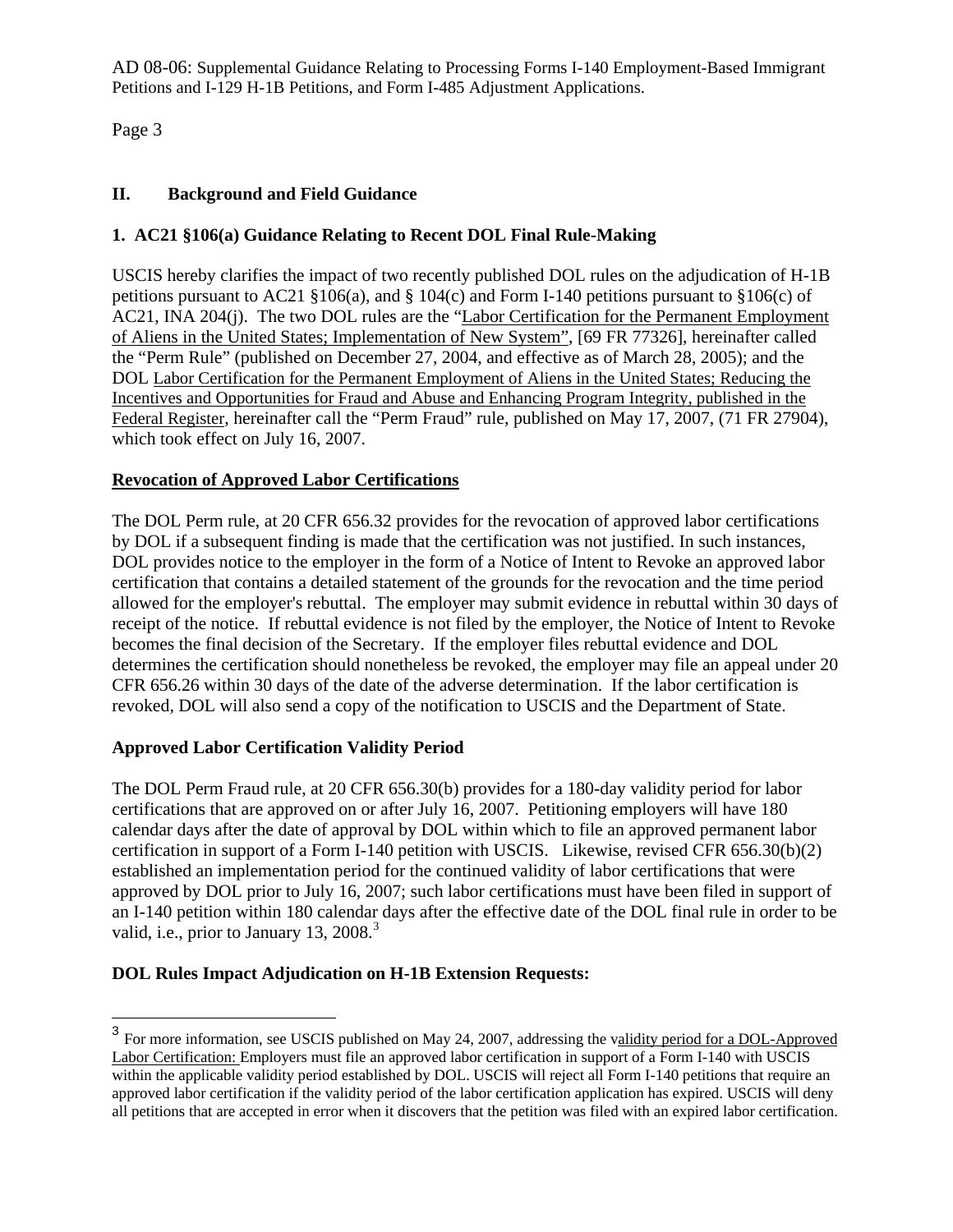Page 4

As addressed in the April 24, 2003 and December 27, 2005, guidance memoranda, USCIS is required to grant the extension of stay pursuant to §106(a) of AC21, in one-year increments, until such time as a final decision has been made to:

- A. Deny the application for labor certification, or, if the labor certification is approved, to deny the EB immigrant petition that was filed pursuant to the approved labor certification;
- B. Deny the EB immigrant petition, or
- C. Grant or deny the alien's application for an immigrant visa or for adjustment of status.

The previous published guidance outlined above does not take into account that approved labor certifications may now be revoked by DOL, or that approved labor certifications must be filed with a Form I-140 petition within the validity period stipulated by DOL in order to remain valid. In light of these regulatory changes implemented by DOL, the existing guidance on this topic is revised as follows:

USCIS will grant the 106(a) extension of stay in one-year increments, unless a final decision is made to:

- (i) Deny the application for labor certification;
- (ii) If the labor certification is approved, to revoke the approved labor certification;
- (iii) Deny the EB immigrant petition; or
- (iv) Grant or deny the alien's application for an immigrant visa or for adjustment of status.

If at any time before or after the filing of the extension request one of the above occurs, the H-1B alien beneficiary of the extension request will not be entitled to an extension beyond the time remaining on his or her 6-year maximum stay unless another basis for exceeding the maximum applies.

Also, because approved labor certifications must be filed with a Form I-140 petition within the validity period stipulated by DOL in order to remain valid, USCIS looks to see if, at the time an extension request under 106(a) is filed, the labor certification is unexpired.

USCIS adjudicators may grant an extension of stay under AC21 §106(a) if evidence is provided that:

- A labor certification is unexpired at the time of filing of the Form I-129 H-1B extension petition; and
- The labor certification was filed with DOL or the I-140 petition was filed with USCIS at least 365 days prior to the date the alien beneficiary will have exhausted 6 years of H-1B status in the United States pursuant to  $214(g)(4)$ ; and
- The extension and I-129 petition are otherwise approvable.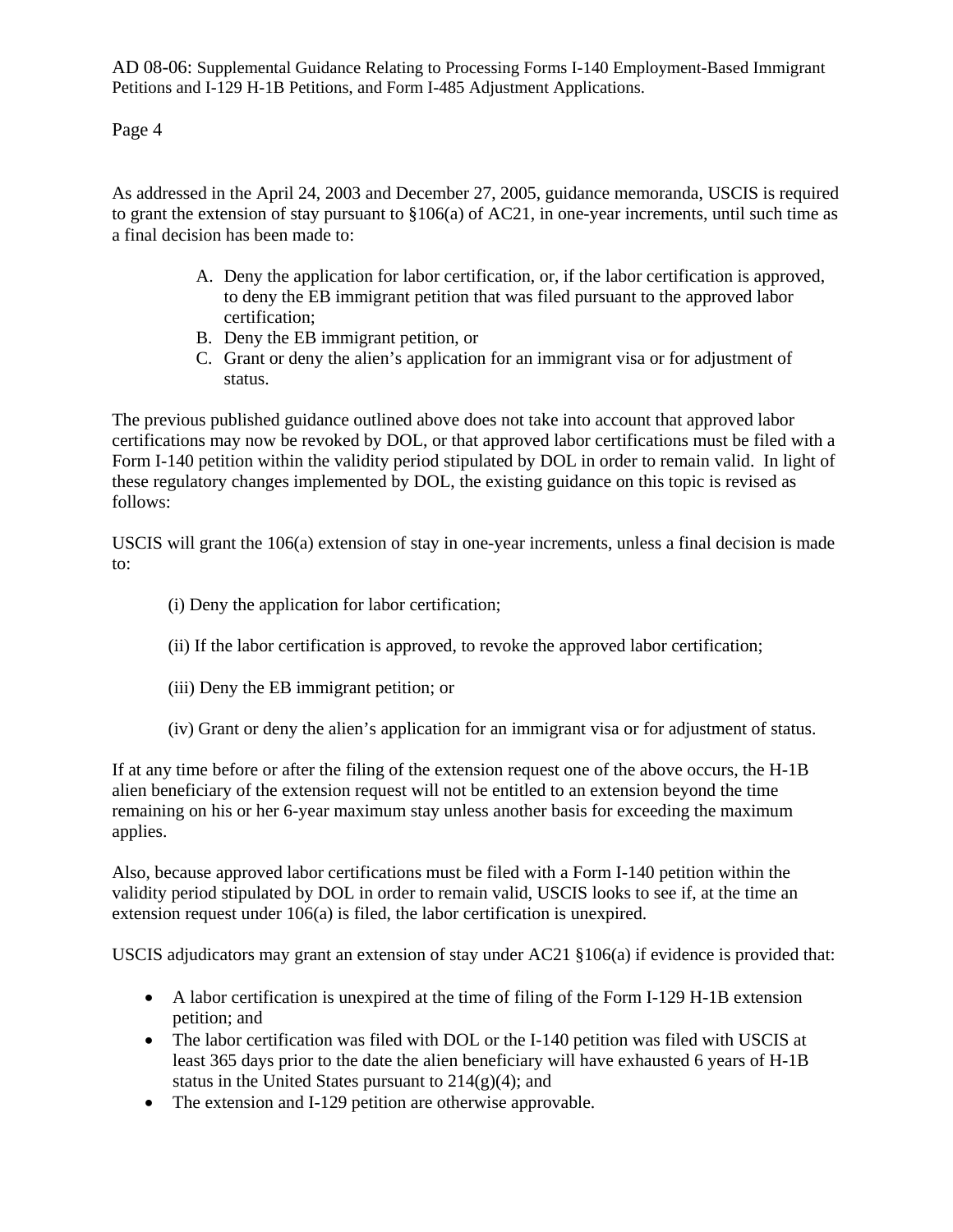Page 5

 $\overline{a}$ 

USCIS will *not* grant an extension of stay under AC21 §106(a) if, at the time the extension request is filed, the labor certification has expired by virtue of not having been timely filed in support of an EB immigrant petition during its validity period, as specified by DOL. USCIS sees no reason to consider a labor certification that has expired through the passage of time differently than one that has been denied or, for that matter, revoked. In addition, the filing of an immigrant petition with an expired labor certification would result in the automatic rejection, or if accepted in error, denial of that EB immigrant petition, which in turn, acts as a statutory bar to the granting of an extension beyond the 6 year maximum.

Extension requests under AC21 §106(a) may be made in a petition that also contains a request for an extension of stay that reaches the maximum 6 year limit. USCIS adjudicators should first determine the amount of H-1B extension time that may be granted to reach the 6-year limitation of stay, then determine if the labor certification or I-140 petition was filed at least 365 days by the conclusion of the 6-year limitation of stay in such instances. If so, then the one year AC21 106(a) extension may be granted. However, in no case can an extension be granted for more than a three-year period of time.

## **Evidence of Pending Pre-PERM (ETA-750) and PERM (ETA-9089) Labor Certifications**

USCIS takes administrative notice that all labor certification applications filed with DOL prior to March 28, 2005, have received a final determination with the exception of still-active cases pending on appeal at BALCA or those cases still noted as pending in the BECs' Public Disclosure System (PDS) [http://pds.pbls.doleta.gov/ ].

USCIS will accept the following documents as evidence that an application for labor certification filed on behalf of the H-1B beneficiary is still pending, or has been certified and is still valid:

- If the labor certification is a Form ETA-750 that is still pending with DOL, a screen-print from the BECs' PDS that shows that the status of the labor certification application is *In Process* or is actively *On Appeal* that includes the name of the petitioning employer, the date that the Form ETA-750 was filed, the name of the alien beneficiary<sup>[4](#page-4-0)</sup>, and the case number assigned to the pending Form ETA-750; or,
- If the labor certification is a Form ETA-9089 that was denied but is on appeal, documentation from DOL or BALCA that shows that the labor certification is on appeal; or

<span id="page-4-0"></span><sup>&</sup>lt;sup>4</sup> If the H-1B alien beneficiary is requesting an extension based upon a Form ETA-750 or Form ETA-9089 labor certification that has been pending 365 days or more but was certified in the name of another alien, the H-1B alien beneficiary may be eligible for the extension provided the H-1B petitioner submits evidence that the beneficiary is using the labor certification to obtain status as an EB immigrant and that a Form I-140 substitution petition was filed on his or her behalf prior to July 17, 2007. This means that the H-1B alien beneficiary must be the beneficiary of a pending or approved Form I-140 based on that labor certification.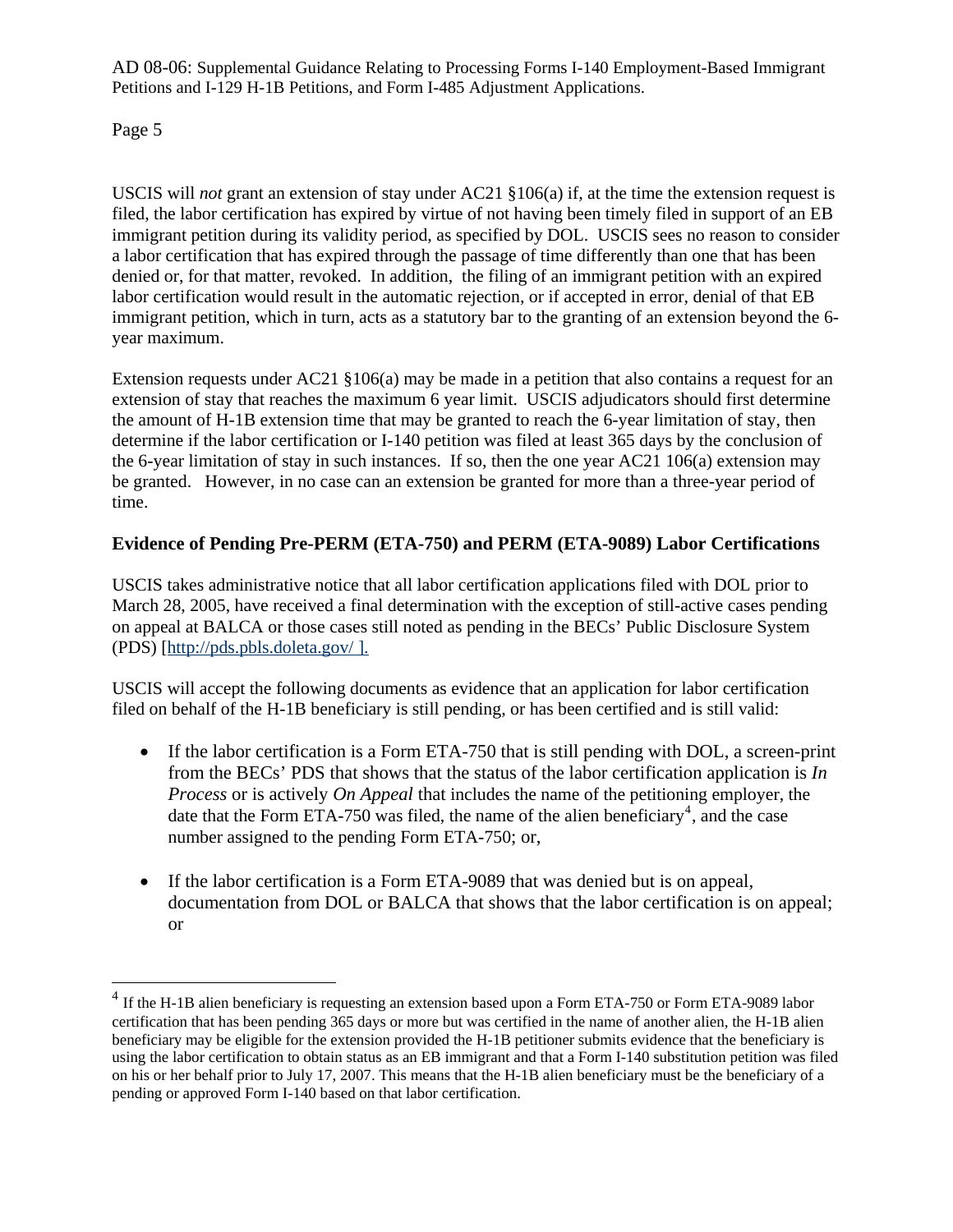Page 6

- If the labor certification application was certified on or before July 16, 2007, a complete copy of the Form ETA-750 or Form ETA-9089 which shows the date of certification and a copy of the Form I-140 petition receipt notice for the petition filed on behalf of the H-1B beneficiary; or
- If the labor certification application was certified after July 16, 2007, a complete copy of the Form ETA-750 or Form ETA-9089 which shows the date of certification and the date upon which the labor certification will expire, along with a copy of the Form I-140 petition receipt notice for the petition filed on behalf of the H-1B beneficiary, if any.

If an applicant for extension of stay cannot present a screen print from the PDS, he or she may present a letter from DOL issued within the previous 60 days prior to the filing of the extension petition instead. The DOL letter must explain why the PDS screen print is unavailable and verify that an application for a labor certification is pending.

## **2. AC21 §104(c) Guidance for Aliens Subject to Per Country Visa Limitations**

Pursuant to AC21 §104(c), an alien is eligible for an extension of H-1B status if the alien is the beneficiary of an I-140 petition and would be eligible to be granted immigrant status but for the application of per country limitations applicable to immigrants under INA § 203(b)(1), (2) or (3). Despite the title of AC21 §104(c), referring to "one-time" protection, USCIS may grant such H-1B extensions, in a maximum of three year increments, until such time as the alien's application for adjustment of status has been processed and a decision made thereupon.

AC21 § 104(c) is applicable when an alien, who is the beneficiary of an *approved* I-140 petition, is eligible to be granted lawful permanent resident status but for application of a per country limitation to which that alien is subject or, alternatively, if the immigrant preference category applicable to that alien is, as a whole, "unavailable". Any petitioner seeking an H-1B extension on behalf of an H-1B alien beneficiary pursuant to  $AC21 \, \frac{8104(c)}{c}$  must thus establish that at the time of filing for such extension, the alien is not eligible to be granted lawful permanent resident status on account of the per country immigrant visa limitations or, alternatively, because the immigrant preference classification applicable to the alien is "unavailable".

In order to make a determination as to the H-1B alien beneficiary's eligibility for an extension of H-1B status under the provisions of §104(c) of AC21, USCIS adjudicators are instructed to review the Department of State Immigrant Visa Bulletin that was in effect at the time of *filing* of the Form I-129 petition. If, on the date of filing of the H-1B petition, the Visa Bulletin shows that the alien was subject to a per country or worldwide visa limitation in accordance with the alien's immigrant visa "priority date", then the H-1B extension request under the provisions of §104(c) of AC21 may be granted. To establish the alien's priority date, USCIS may accept a copy of the H-1B alien beneficiary's Form I-140 petition approval notice.

#### **3. INA § 214(g)(6) Guidance relating to Concurrent Employment Requests for certain H-1B Cap-Exempt Aliens**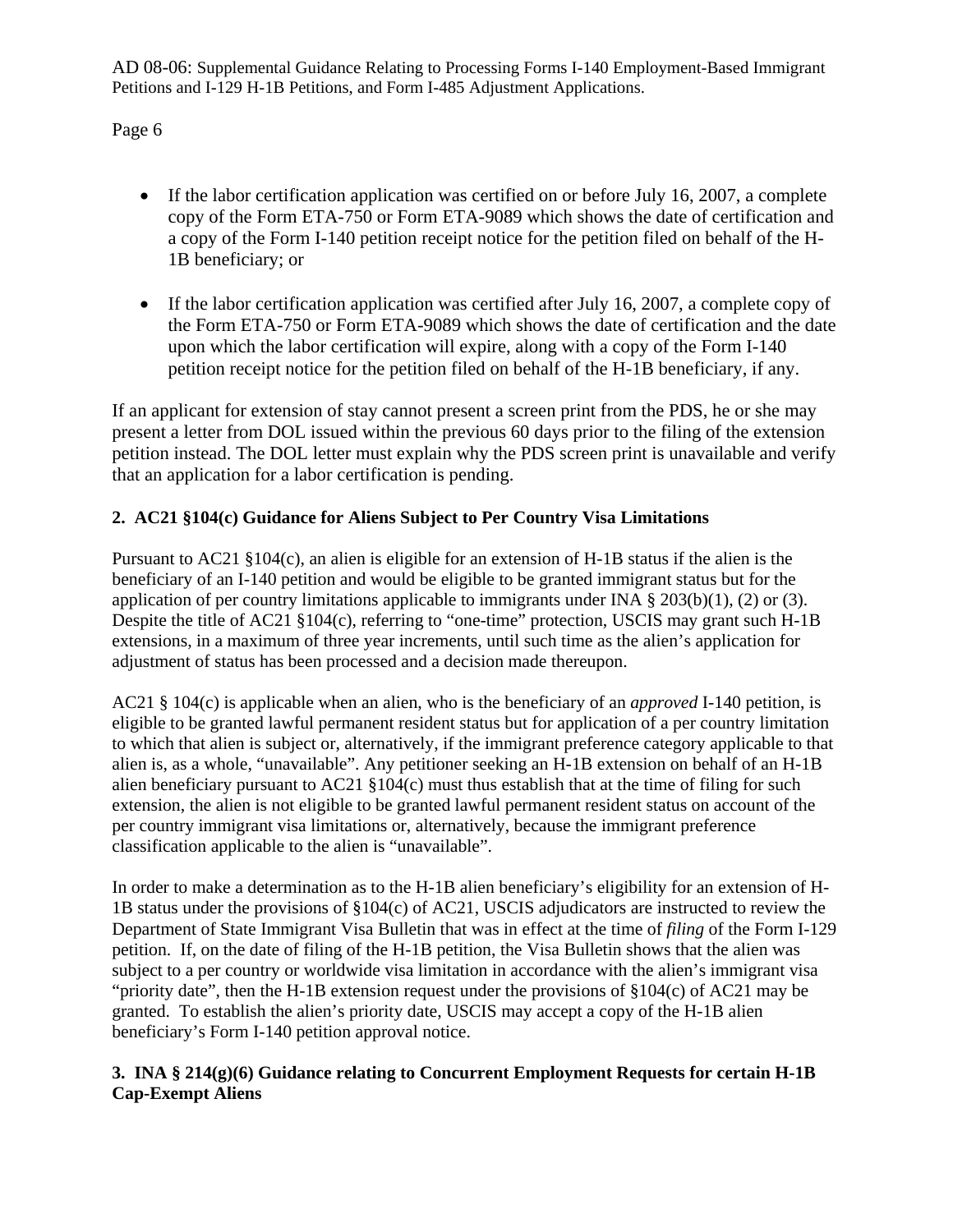Page 7

H-1B "cap-exempt" petitions, as referenced here, include petitions filed by:

- Institutions of higher education, as defined in section 101(a) of the Higher Education Act of 1965, 20 U.S.C. 1001(a);
- Nonprofit organizations or entities related to or affiliated with institutions of higher education; and
- Nonprofit research organizations or governmental research organizations, as defined in 8 CFR 214.2(h)(19)(iii)(C).

Petitions filed on behalf of aliens who will be employed by certain types of educational, nonprofit or governmental organizations (these types of petitioners are normally referred to as "cap-exempt" because an H-1B alien employed by such an entity is not subject to the H-1B numerical limitations) are not counted towards the numerical limitations in INA  $\S 214(g)(1)$  H-1B. *See* section 214(g)(5)(a) and (b) of the Immigration and Nationality At (INA); and 8 CFR  $214.2(h)(8)(i)(A)$ .

Pursuant to the provisions of INA  $\S214(g)(6)$ , USCIS does not require that an alien who is capexempt by virtue of the above types of employment, be counted towards the limitation contained in  $214(g)(1)(a)$  if they accept concurrent employment with a non-exempt employer. INA  $\S 214(g)(6)$ reads as follows:

Any alien who **ceases** to be employed by an employer described in paragraph (5)(A) shall, if employed as a nonimmigrant alien described in section  $1101(a)(15)(H)(i)$  of this title, who has not previously been counted toward the numerical limitations contained in paragraph (1)(A), be counted toward those limitations the first time the alien is employed by an employer other than one described in paragraph (5). (Emphasis added.)

Documentary evidence, such as a current letter of employment or a recent pay stub, should be provided in support of such a concurrent employment petition at the time that it is filed with USCIS in order to confirm that the H-1B alien beneficiary is still employed in a cap-exempt position.

At the time of filing of a concurrent employment H-1B petition that is subject to the numerical limitation of  $214(g)(1)(a)$ :

a. If the H-1B alien beneficiary has not "ceased" to be employed in a cap-exempt position pursuant to INA § 214(g)(5)(A) and (B), then he or she will not be counted towards the cap.

b. If the H-1B alien beneficiary has "ceased" to be employed in a cap-exempt position, then the alien will be subject to the H-1B numerical limitation, and the concurrent employment petition may not be approved unless a cap number is available to the alien beneficiary.

c. If USCIS determines that an H-1B alien beneficiary has ceased to be employed in a capexempt position after a new cap-subject H-1B petition has been approved on his or her behalf,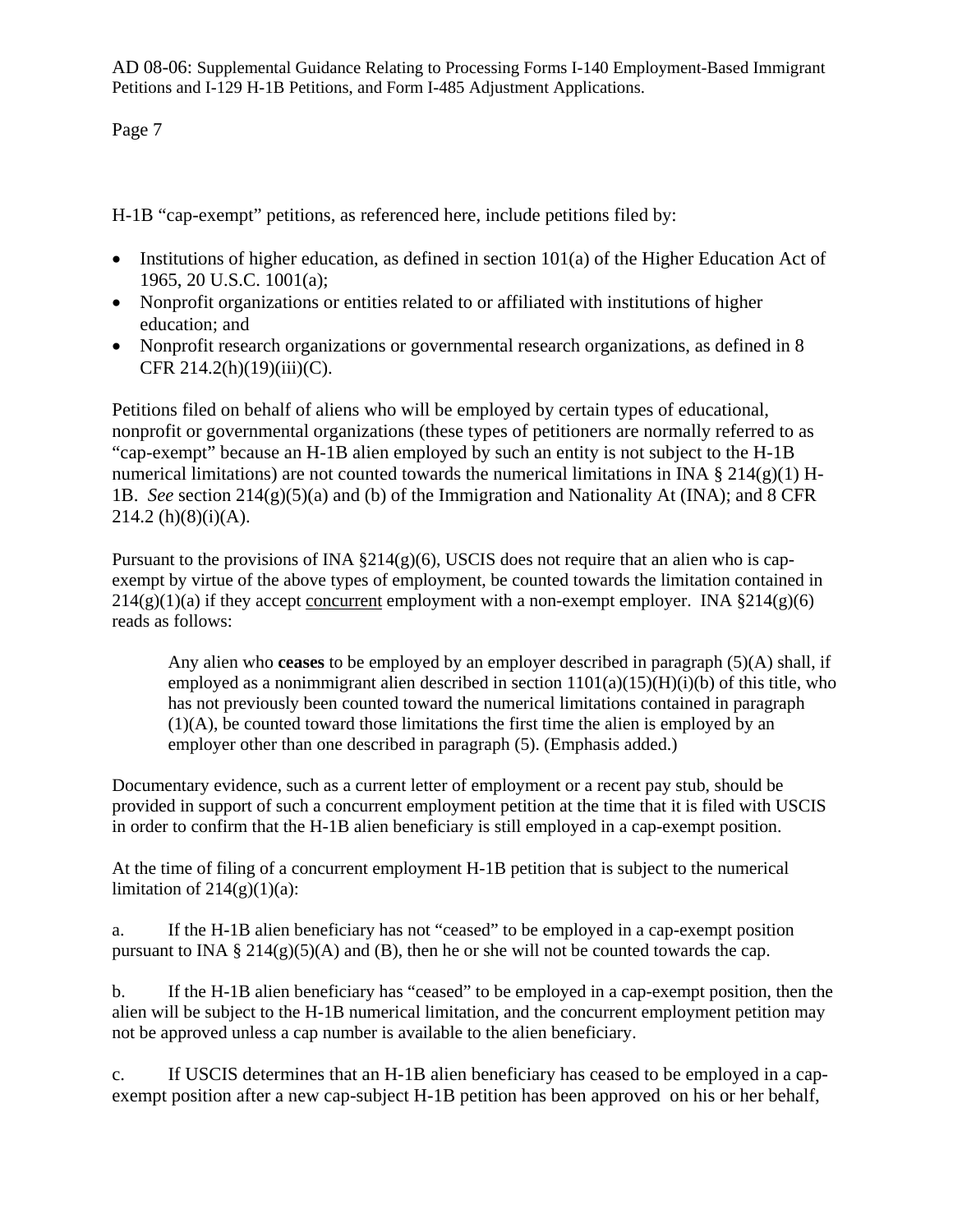Page 8

USCIS will deny any subsequent cap-subject H-1B petition filed on behalf of the H-1B alien beneficiary if no cap numbers are available.

#### **4. INA § 212(n)(2)(C)(v) Guidance Relating to Changes in Employment by H-1B Aliens who report LCA violations**

ACWIA provides for enhanced penalties against H-1B employers who violate attestations made on a Labor Condition Application filed with the Secretary of Labor. Among these provisions for enhanced enforcement are measures designed to enable and encourage H-1B workers to report employers who violate certain attestations. As a result,  $\S212(n)(2)(C)(v)$  of the Act calls for a process under which an H-1B alien beneficiary who files a complaint regarding a violation of  $\S212(n)(2)(C)(iv)$  and is otherwise eligible to remain and work in the United States may be allowed to seek other appropriate employment in the United States for a period not to exceed the maximum period of stay authorized for such nonimmigrant classification. A more formalized process for the adjudication of H-1B petitions containing such extension requests will be incorporated into a forthcoming rulemaking relating to various AC21 and ACWIA statutory provisions.

USCIS adjudicators are instructed that, if credible documentary evidence is provided in support of an H-1B petition that the alien beneficiary faced retaliatory action from his or her employer based on a report regarding a violation of INA  $\S 212(n)(2)(C)(iv)$ , then USCIS adjudicators may consider any related loss of H-1B status by the alien as an "extraordinary circumstance" as defined by 8 CFR 214.1(c)(4). This process may allow the alien additional time to acquire new H-1B employment and remain eligible to apply for a change of status or extension of stay notwithstanding the termination of employment or other retaliatory action by his or her employer.

Credible documentary evidence should include a copy of the complaint filed by the H-1B alien beneficiary, along with corroborative documentation that such a complaint has resulted in the retaliatory action against the H-1B alien beneficiary as described in 20 CFR 655.801 in pertinent part:

(a) No employer subject to this subpart I or subpart H of this part shall intimidate, threaten, restrain, coerce, blacklist, discharge or in any other manner discriminate against an employee (which term includes a former employee or an applicant for employment) because the employee has--

 (1) Disclosed information to the employer, or to any other person, that the employee reasonably believes evidences a violation of sections  $212(n)$  or (t) of the INA or any regulation relating to sections  $212(n)$ or (t), including this subpart I and subpart H of this part and any pertinent regulations of DHS or the Department of Justice; or

 (2) Cooperated or sought to cooperate in an investigation or other proceeding concerning the employer's compliance with the requirements of sections  $212(n)$  or (t) of the INA or any regulation relating to sections  $212(n)$  or (t).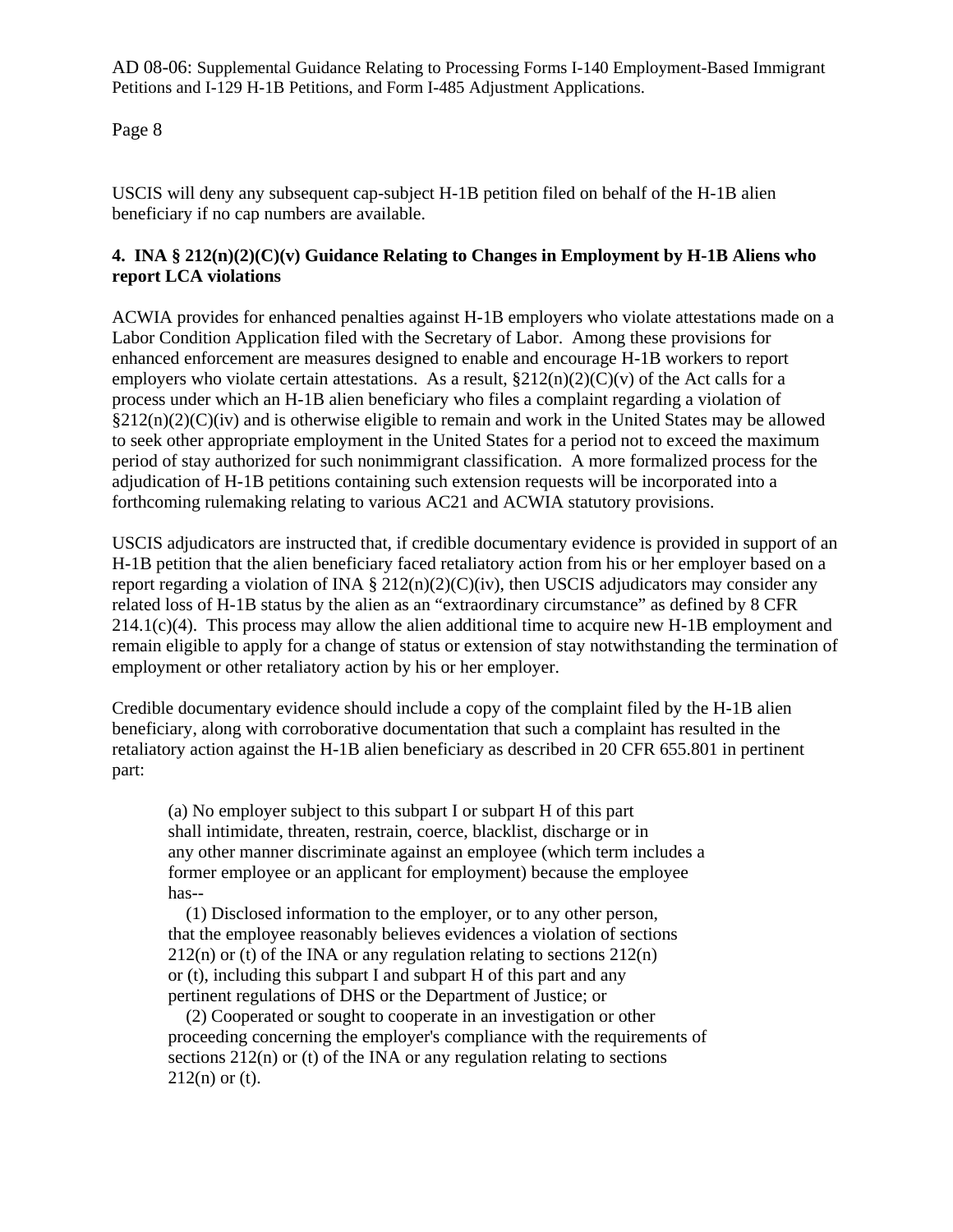Page 9

#### **5. AC21 §106(c), INA § 204(j) Portability Guidance relating to USCIS Adopted Decision,**  *Matter of Al Wazzan*

Pursuant to AC21 § 106(c), the approval of a Form I-140 employment-based (EB) immigrant petition shall remain valid when an alien changes jobs or employers, if:

- A Form I-485, Application to Adjust Status, on the basis of the EB immigrant petition has been filed and remained un-adjudicated for 180 days or more; and
- The new job is in the same or similar occupational classification as the job for which the petition was filed.

On October 18, 2005, USCIS designated *Matter of Al Wazzan,* A95 253 422 (Jan. 12, 2005) as a USCIS Adopted Decision. This AAO decision established that a petition that is deniable (i.e. not approvable) will not be considered "valid" for purposes of INA 204(j). An *unadjudicated* Form I-140 petition is not made "valid" merely through the act of filing the petition with USCIS or through the passage of 180 days. A *denied* From I-140 petition is also not considered valid regardless of whether the I-140 petition is denied 180 days or more after the filing of the adjustment of status application and regardless of when a request to invoke the portability provision of INA § 204(j) is made. In order to be considered valid, an I-140 petition must have been filed on behalf of an alien who was entitled to the employment-based classification at the time that the petition was filed, and therefore must be approved prior to a favorable determination of a portability request made under INA § 204(j).

The holding in this decision is consistent with the guidance previously provided in the answer to Question 1, Section 1, on page 3 of the December 27, 2005 memorandum entitled *Interim Guidance for Processing Form I-140 Employment-Based Immigrant Petitions and Form I-485 and H-1B Petitions Affected by the American Competitiveness in the Twenty-First Century Act of 2000 (AC21) (Public Law 106-313).* The guidance provided in that section of the memorandum is now being incorporated into Chapter 20.2(d) of the Adjudicator's Field Manual.

#### **III. Questions**

Questions regarding this memorandum should be directed through channels to Alexandra Haskell in the Business and Trade Branch of Service Center Operations.

## **IV. AFM Update**

Accordingly, the Adjudicator's Field Manual is revised as follows:

 $\mathbb{G}$  1. Paragraph (d) of Chapter 20.2 is revised to read:

## **20.2 Petition Validity.**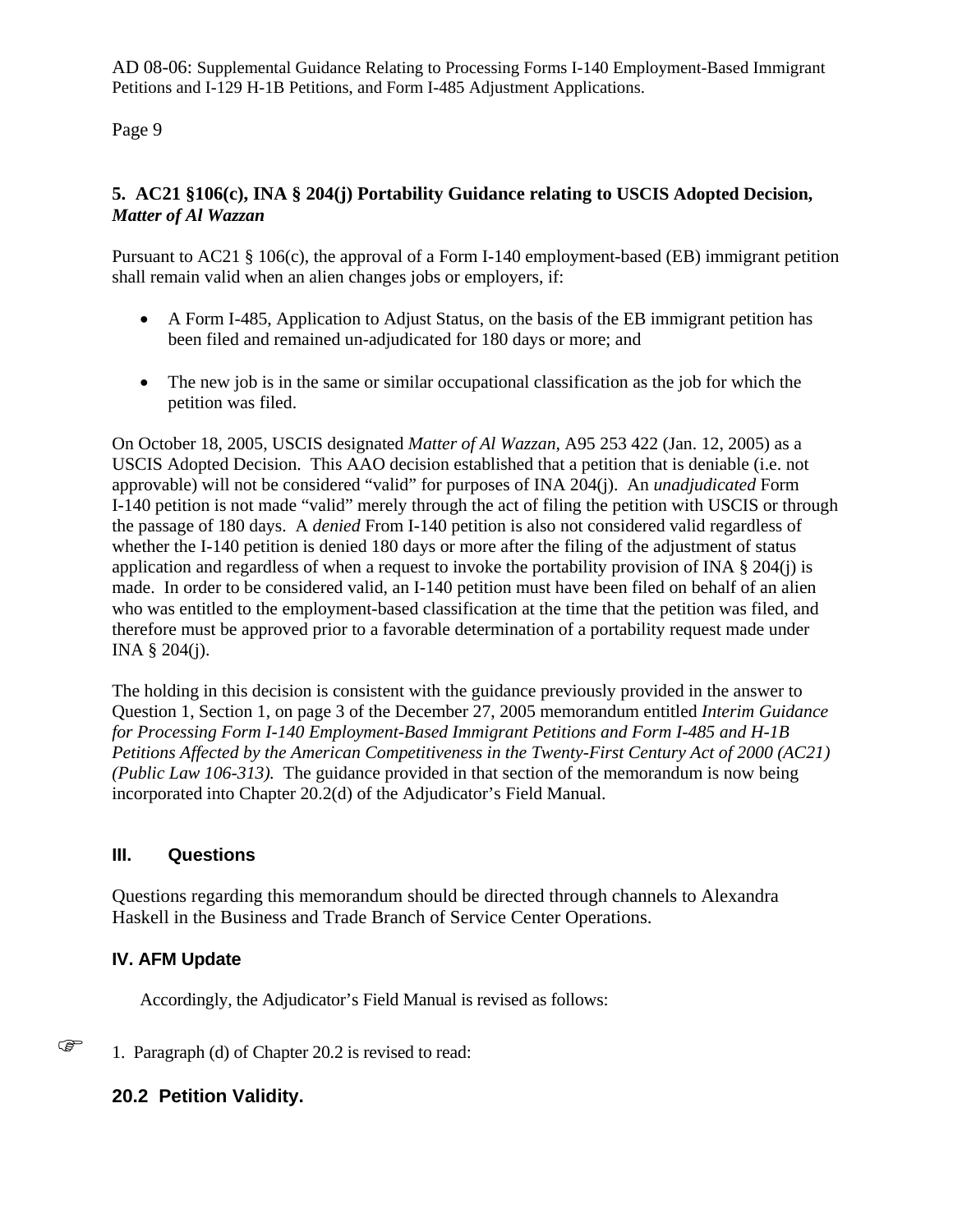Page 10

\* \* \*

## (d) Form I-140 Petition Must be Approved Prior to a Favorable Determination of a §106(c) AC21 portability request.

On October 18, 2005, USCIS designated *Matter of Al Wazzan*, A95 253 422 (Jan. 12, 2005) as a USCIS Adopted Decision. This AAO decision established that a petition that is deniable (i.e., not approvable), whether or not the petition is denied 180 days or more after the filing of the adjustment of status application, cannot serve as the basis for approval of adjustment of status to permanent residence under the portability provision of INA § 204(j). An un-adjudicated Form I-140 petition is not made valid merely through the act of filing the petition with USCIS or through the passage of 180 days. Rather, the petition must have been filed on behalf of an alien who was entitled to the employment-based classification at the time that the petition was filed, and therefore must be approved prior to a favorable determination of a §106(c) AC21 portability request.

\* \* \* \* \*

- $\mathbb{CP}$  2. Paragraph (d)(4) of Chapter 31.2 is revised to read:
	- (d) Limits on a Temporary Stay.

\* \* \*

(4) Exemptions to Limitations of Stay. The limitation on the total period of stay does not apply to H-1B aliens when, as of the date of filing the extension request:

- 365 or more days have passed since the filing of any application for labor certification, Forms ETA-750 or ETA-9089, that is required or used by the alien to obtain status as an EB immigrant; and the labor certification, if approved, has not been revoked, is unexpired or has been timely filed with an EB petition within the labor certification's validity period; or
- 365 or more days have passed since the filing of an EB immigrant petition that is still pending; or
- The alien is the beneficiary of an approved EB immigration petition and is not able to file to adjust status to U.S. permanent legal residence based on the unavailability of an immigrant visa number.

\* \* \* \* \*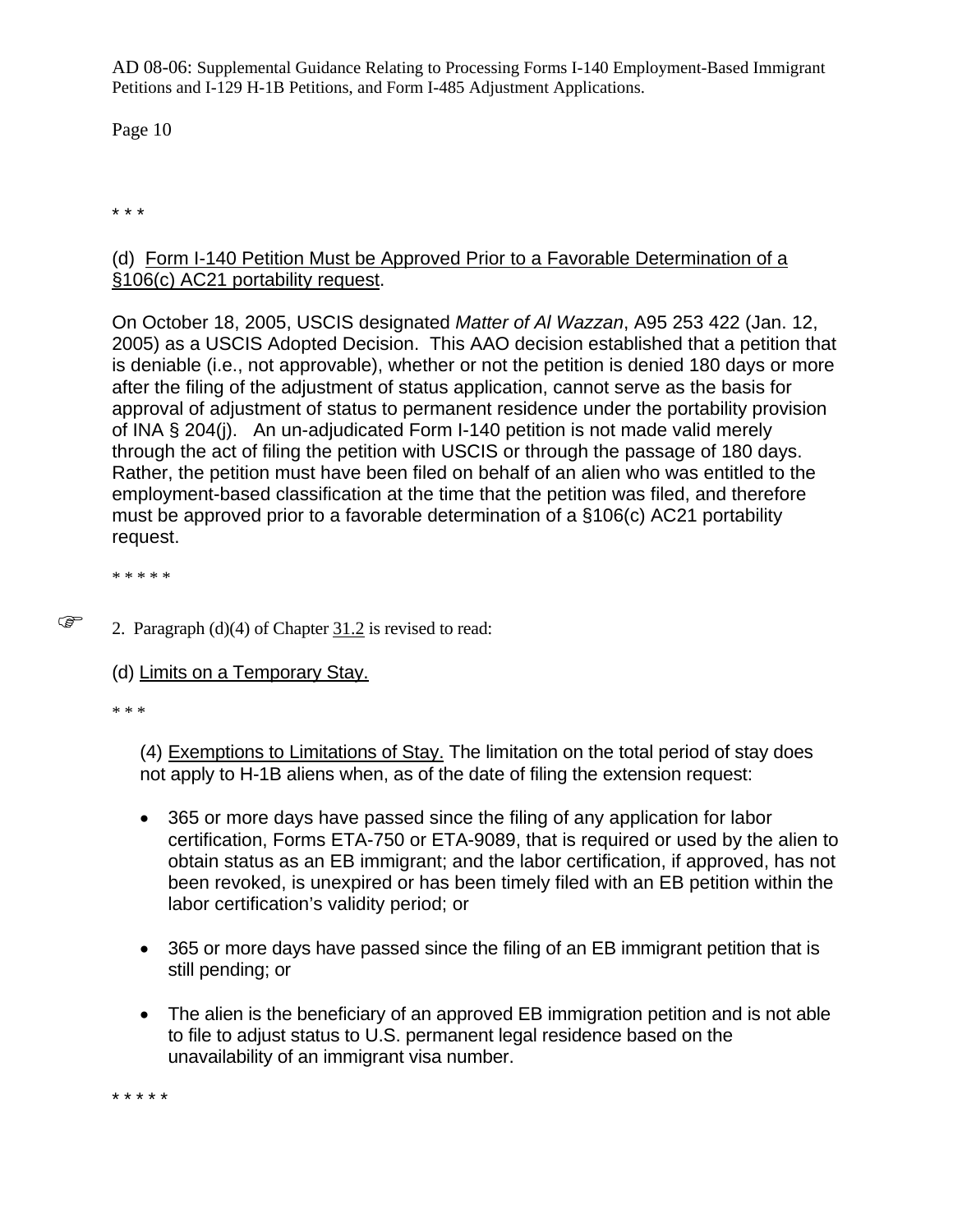Page 11

 $\mathbb{S}$  3. Paragraph (g)(8) of Chapter 31.3 is revised to read:

## **31.3 H1-B Classification and Documentary Requirements**.

\* \* \*

(g) Adjudicative Issues.

\* \* \*

((8) Extension of H-1B Status Based on a Pending Labor Certification Application or Employment-Based (EB) Immigrant Petition.

(A) Conditions for the Granting of an H-1B Extension of Stay Under AC21 §106(a). Assuming the alien is otherwise qualified for an extension of H-1B status, USCIS will grant an extension beyond the 6th year if evidence is provided that:

- A labor certification is unexpired at the time of filing of the Form I-129 H-1B extension petition; and
- The labor certification was filed with DOL or the I-140 petition was filed with USCIS at least 365 days prior to the date the alien beneficiary will have exhausted 6 years of H-1B status in the United States pursuant to 214(g)(4); and
- The extension and the I-129 petition are otherwise approvable.

An extension of stay under AC21 §106(a) should **not** be granted if, at the time the extension request is filed, the labor certification has expired by virtue of not having been timely filed in support of an EB immigrant petition during its validity period, as specified by DOL.

(B) Cut off for Granting of an H-1B Extension of Stay Under AC21 §106(a). USCIS will grant an extension of stay to such H-1B nonimmigrants in one-year increments until a final decision is made to:

(i) Deny the application for labor certification;

(ii) If the labor certification is approved, to revoke the approved labor certification;

(iii) Deny the EB immigrant petition; or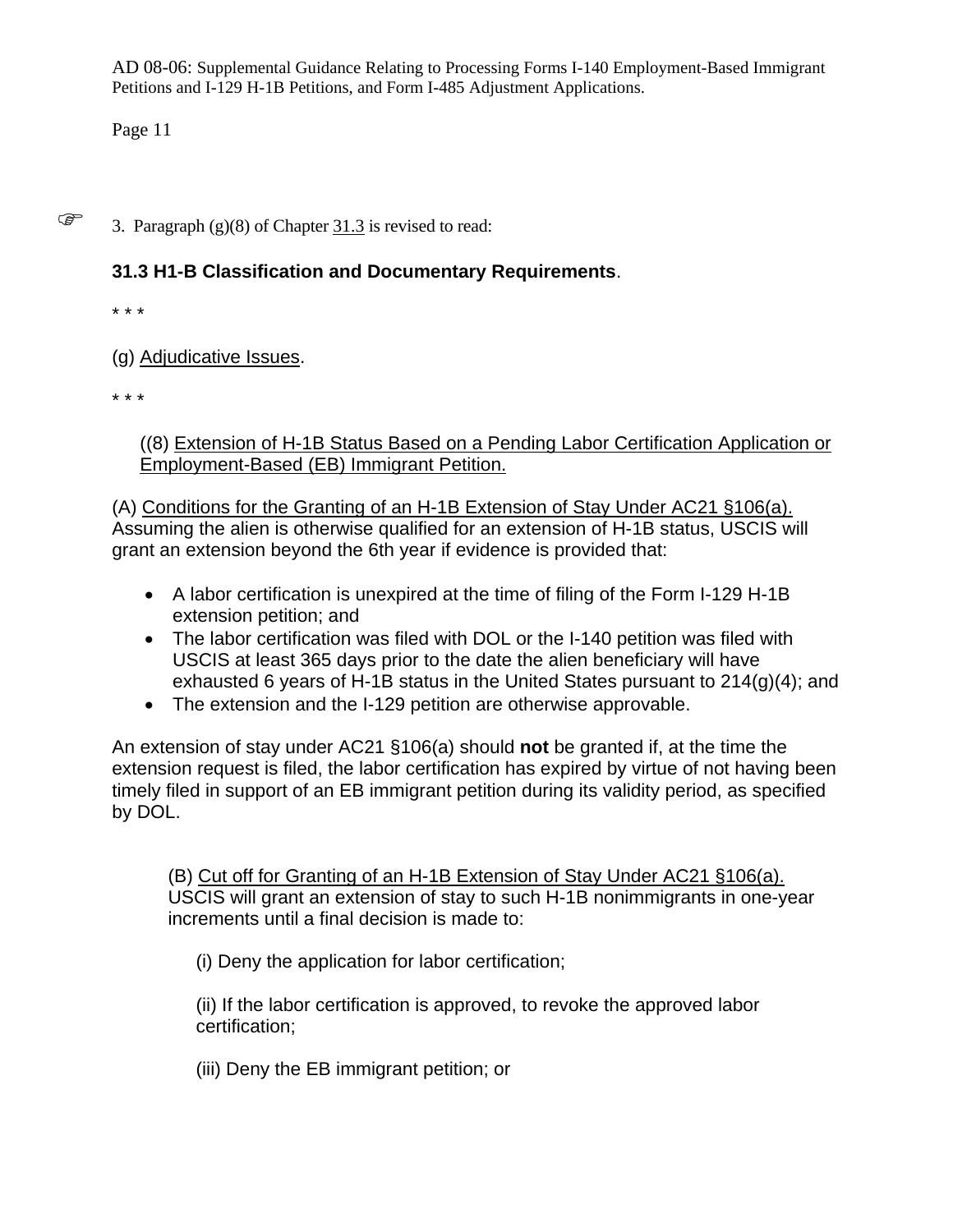Page 12

(iv) Grant or deny the alien's application for an immigrant visa or for adjustment of status.

A decision to certify, deny or revoke an application for labor certification is made by one of the Department of Labor's certifying officers.

If the application is denied or revoked, the employer is advised that there is a period of time within which the decision may be appealed to the Board of Alien Labor Certification Appeals (BALCA):

- For denied Form ETA-750 labor certification applications filed prior to March 28, 2005, the employer must file an appeal within 90 days.
- For denied or revoked Form ETA-9089 labor certification applications, the employer must file an appeal within 30 days.

If the employer does not file an appeal within the required timeframe, the denial becomes the final decision of the Secretary of Labor. USCIS will not consider a DOL decision to be final until either the time for appeal has run and no appeal has been filed or, if an appeal is taken, the date a decision is issued by BALCA. Therefore, the labor certification will still be considered "pending" while the denial or revocation of the labor certification application may be appealed, or while the appeal is actually pending, for the purposes of determining if an H-1B nonimmigrant is eligible for extension of stay.

 $(C)$  Combined pre and post  $6<sup>th</sup>$  year extension requests.

USCIS will grant, in certain instances, extensions that request time remaining towards the 6-year maximum under 214(g)(4) and additional time allowed under AC21 § 106(a).

 $7<sup>th</sup>$  vear extension requests under AC21 §106(a) may be made in a petition that also contains a request for an extension of stay that reaches the maximum 6 year limit. USCIS adjudicators should first determine the amount of H-1B extension time that may be granted to reach the 6 year limitation of stay, then determine if the labor certification or I-140 petition was filed at least 365 days by the conclusion of the 6 year limitation of stay. If so, then the one year AC21 106(a) extension may be granted. However, in no case can an extension be granted for more than a three year period of time. If the alien beneficiary would no longer be in H-1B status at the time that 365 days from the filing of the labor certification application or immigrant petition has run, then the extension of stay request cannot be granted.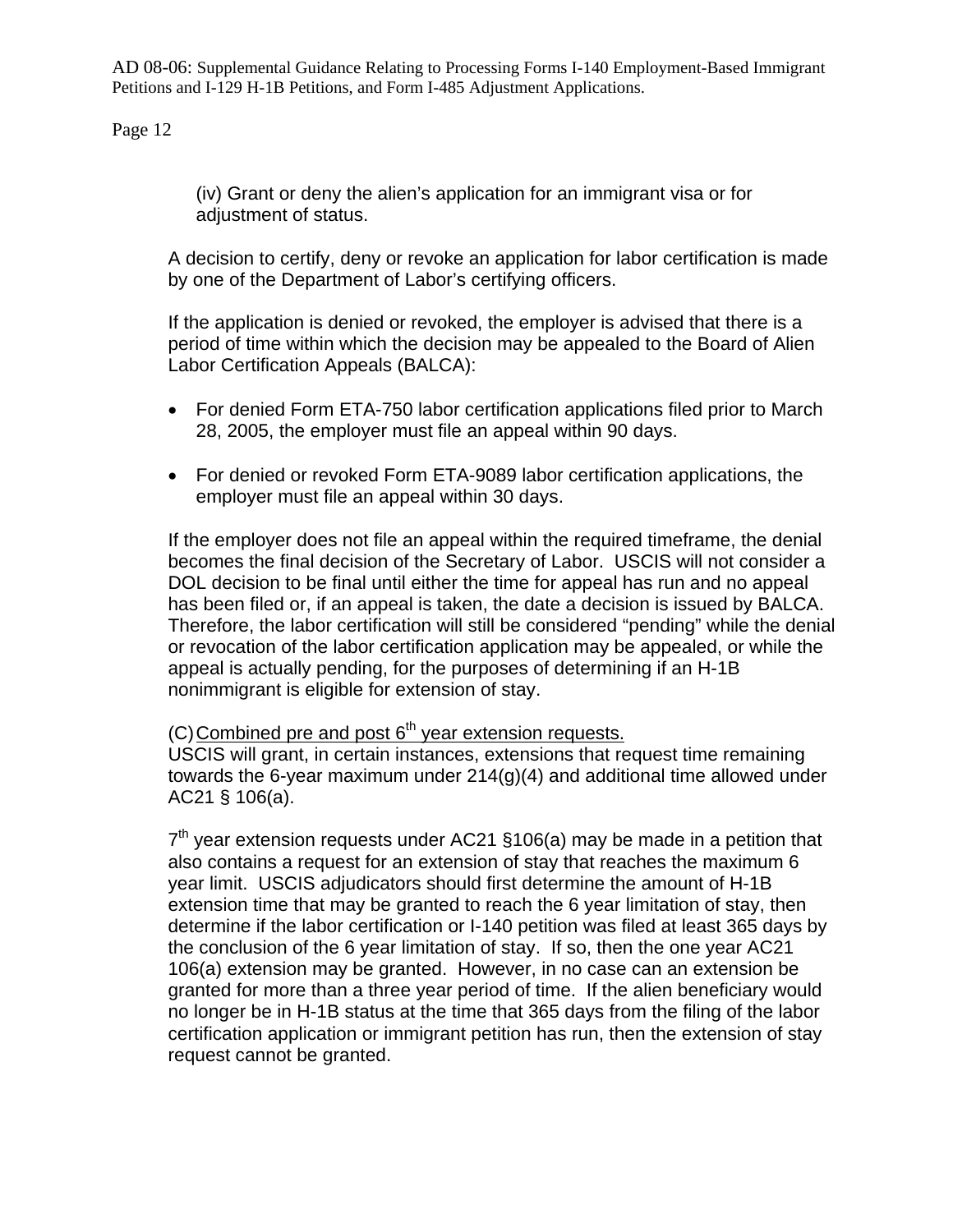Page 13

## (D) Documentation for Form ETA-750 Labor Certifications Filed Pre-PERM and Still Pending, and for Form ETA-9089s filed in PERM.

USCIS will accept the following documents as evidence that an application for labor certification filed on behalf of the H-1B beneficiary is still pending, or has been certified and is still valid:

- If the labor certification is a Form ETA-750 that is still pending with DOL, a screen-print from the DOL Public Disclosure System (PDS) [http://pds.pbls.doleta.gov/ ] that shows that the status of the labor certification application is *In Process* or is actively *On Appeal* that includes the name of the petitioning employer, the date that the Form ETA-750 was filed, the name of the alien beneficiary, and the case number assigned to the pending Form ETA-750; or
- If the labor certification application was certified on or before July 16, 2007, a complete copy of the Form ETA-750 or Form ETA-9089 which shows the date of certification and a copy of the Form I-140 petition receipt notice for the petition filed on behalf of the H-1B beneficiary; or
- If the labor certification application was certified after July 16, 2007, a complete copy of the Form ETA-750 or Form ETA-9089 which shows the date of certification and the date upon which the labor certification will expire, along with a copy of the Form I-140 petition receipt notice for the petition filed on behalf of the H-1B beneficiary, if any.

If an applicant for extension of stay cannot present a screen print from the PDS, he or she may present a letter from DOL issued within the previous 60 days prior to the filing of the extension petition instead. The DOL letter must explain why the PDS screen print is unavailable and verify that an application for a labor certification is pending.

\* \* \*

(10) Requests for an extension of H-1B status under the provisions of AC21 §104(c) for aliens subject to per country visa limitations.

USCIS interprets AC21 §104(c) as only applicable when an alien, who is the beneficiary of an approved I-140 petition, is eligible to be granted lawful permanent resident status but for application of the per country limitations. Any petitioner seeking an H-1B extension on behalf of an H-1B alien beneficiary pursuant to §104(c) of AC21 must thus establish that at the time of *filing* for such extension, the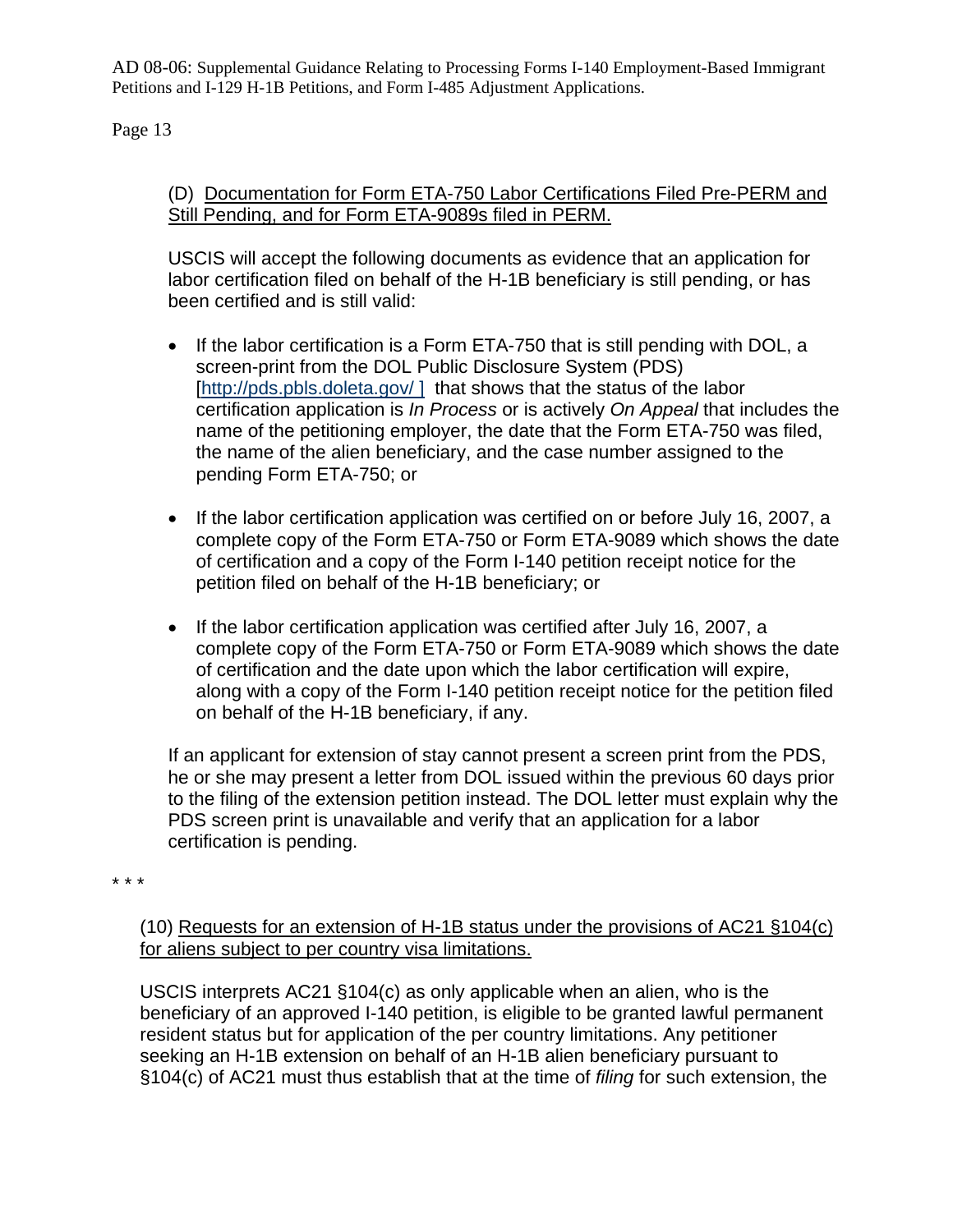Page 14

alien is not eligible to be granted lawful permanent resident status on account of the per country immigrant visa limitations.

USCIS will accept a copy of the H-1B alien beneficiary's Form I-140 petition approval notice which shows that an immigrant visa is not immediately available to him or her based on the approved petition's priority date as evidence of the H-1B alien beneficiary's eligibility for an extension of H-1B status under the provisions of §104(c) of AC21.

Adjudicators are instructed to review the Department of State Immigrant Visa Bulletin that was in effect at the time of the *filing* of the Form I-129 petition in which a request for an §104(c) of AC21 H-1B extension request is made. If the H-1B alien beneficiary is shown to be ineligible to be granted lawful permanent resident status because of the per country visa limitations, then the H-1B extension request under the provisions of §104(c) of AC21 may be granted for a maximum of three year increments, until such time as the alien's application for adjustment of status has been processed and a decision made thereupon.

\* \* \*

## (11) H-1B Portability Provisions of INA  $\S$  214(n), AC21  $\S$  105.

INA § 214(n), provides that a nonimmigrant who was previously issued an H-1B visa or provided H-1B nonimmigrant status may begin working for a new H-1B employer as soon as that new employer files a nonfrivolous H-1B petition on the nonimmigrant's behalf, if:

- The nonimmigrant was lawfully admitted to the United States;
- The nonfrivolous petition for new employment was filed before the end of their period of authorized stay; and
- The nonimmigrant has not been employed without authorization since his or her lawful admission to the United States, and before the filing of the nonfrivolous petition.

In order to port, an alien must meet all the requirements of INA  $\S$  214(n), including the requirement that the new petition must be filed while the alien is in a "period of stay authorized by the Attorney General."

Successive H-1B portability petitions may be filed for an alien while the previous H-1B petitions remain pending (i.e. creating a "bridge" of H-1B petitions). However, to be approved every H-1B portability petition must separately meet the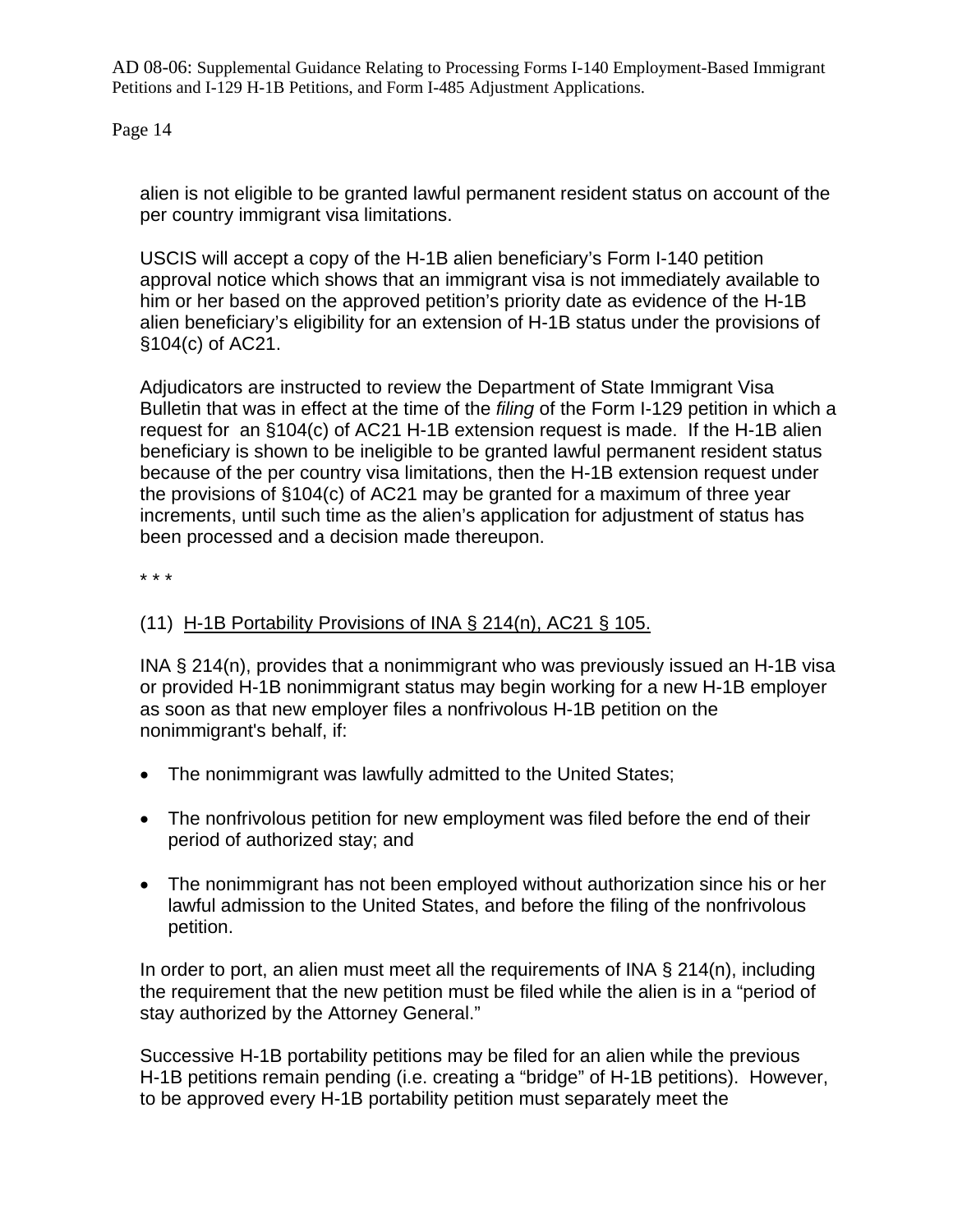Page 15

requirements for H-1B classification and for an extension of stay. In the event that the alien's nonimmigrant status has expired while the petitions are pending, the denial of any filing in the string of extension of stay and/or change of status filings undercuts the "bridge", meaning that any petition to extend or change status that was filed after the expiration of the alien's status that is denied will result in the denial of all successive requests to extend or change status.

The status of a dependent of a principal nonimmigrant that is working pursuant to portability benefits is linked to the status of the principal nonimmigrant.

\* \* \*

## (12) Changes in Employment by H-1B Alien Beneficiary under the Provisions of INA  $\S212(n)(2)(C)(v)$ .

The American Competitiveness and Workforce Improvement Act of 1998 (ACWIA), Title IV of Div. C. of Public Law 105-277, was enacted on October 21, 1998. ACWIA provides for enhanced penalties against H-1B employers who violate attestations made on the LCA. Among these provisions for enhanced enforcement are measures designed to enable and encourage H-1B workers to report employers who violate certain attestations. As a result,  $\S212(n)(2)(C)(v)$  of the Act requires the creation of a process under which an H-1B alien beneficiary who files a complaint regarding a violation of §212(n)(2)(C)(iv) and is otherwise eligible to remain and work in the United States may in some circumstances be allowed to seek other appropriate employment in the United States for a period not to exceed the maximum period of stay authorized for such nonimmigrant classification.

If credible documentary evidence is provided in support of an H-1B petition that the H-1B alien beneficiary faced retaliatory action from his or her employer based on a report regarding a violation of INA § 212(n)(2)(C)(iv), then USCIS adjudicators may consider any related loss of H-1B status by the alien as an "extraordinary circumstance" as defined by 8 CFR 214.1(c)(4). This may allow the alien time to acquire new H-1B employment and remain eligible to apply for a change of status or extension of stay notwithstanding the termination of employment or other retaliatory action by his or her employer.

Such credible documentary evidence should include a copy of the complaint filed by the H-1B alien beneficiary, along with corroborative documentation that such a complaint has resulted in the termination of employment of the H-1B alien beneficiary or other retaliatory action by his or her employer as described in 20 CFR 655.801 in pertinent part:

(A) No employer subject to this subpart I or subpart H of this part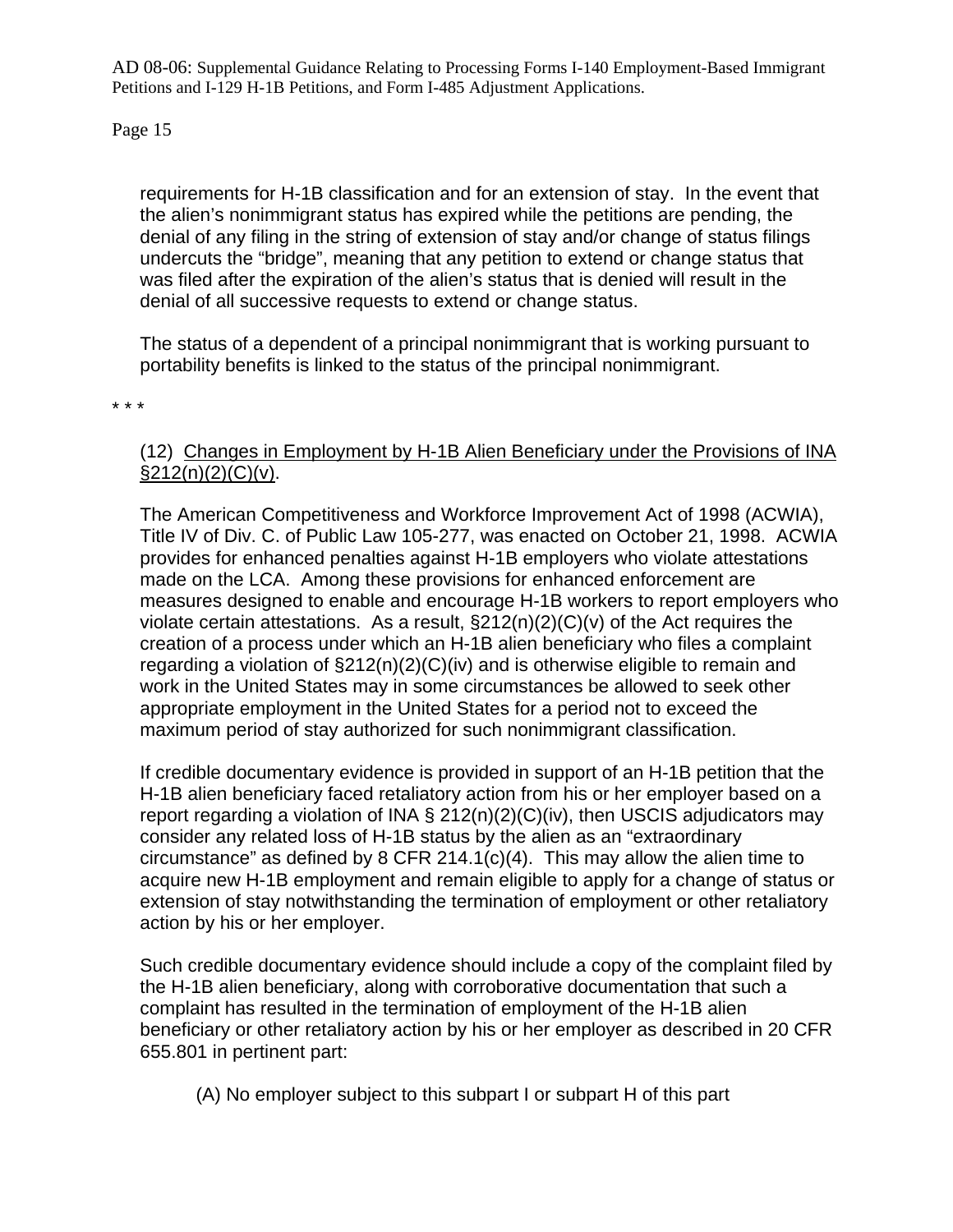Page 16

shall intimidate, threaten, restrain, coerce, blacklist, discharge or in any other manner discriminate against an employee (which term includes a former employee or an applicant for employment) because the employee has--

(i) Disclosed information to the employer, or to any other person, that the employee reasonably believes evidences a violation of sections 212(n) or (t) of the INA or any regulation relating to sections 212(n) or (t), including this subpart I and subpart H of this part and any pertinent regulations of DHS or the Department of Justice; or (ii) Cooperated or sought to cooperate in an investigation or other proceeding concerning the employer's compliance with the requirements of sections 212(n) or (t) of the INA or any regulation relating to sections 212(n) or (t).

In addition, adjudicators are reminded that the portability provisions of AC21 §105 may also apply to the whistleblower H-1B alien beneficiary should he or she choose to use them to seek new employment and obtain relief.

\* \* \*

(13) Cap Exemptions Pursuant to  $214(q)(5)$  of the Act. [Chapter 31.3(g)(13) added June 6, 2006]

\* \* \*

(D) Requests for Changes in Employment or Concurrent Employment Requests for Certain Cap-Exempt Aliens.

H-1B "cap exempt" petitions, as referenced here, include petitions filed by:

- Institutions of higher education, as defined in section 101(a) of the Higher Education Act of 1965, 20 U.S.C. 1001(a);
- Nonprofit organizations or entities related to or affiliated with institutions of higher education; and
- Nonprofit research organizations or governmental research organizations, as defined in 8 CFR 214.2(h)(19)(iii)(C).

Petitions filed on behalf of aliens who will be employed by certain types of educational, nonprofit or governmental organizations (these types of petitioners are normally referred to as "cap-exempt" because an H-1B alien employed by such an entity is not subject to the H-1B numerical limitations) are not counted towards the numerical limitations in INA § 214(g)(1). *See* section 214(g)(5)(a) and (b) of the Immigration and Nationality At (INA); and 8 CFR 214.2 (h)(8)(A).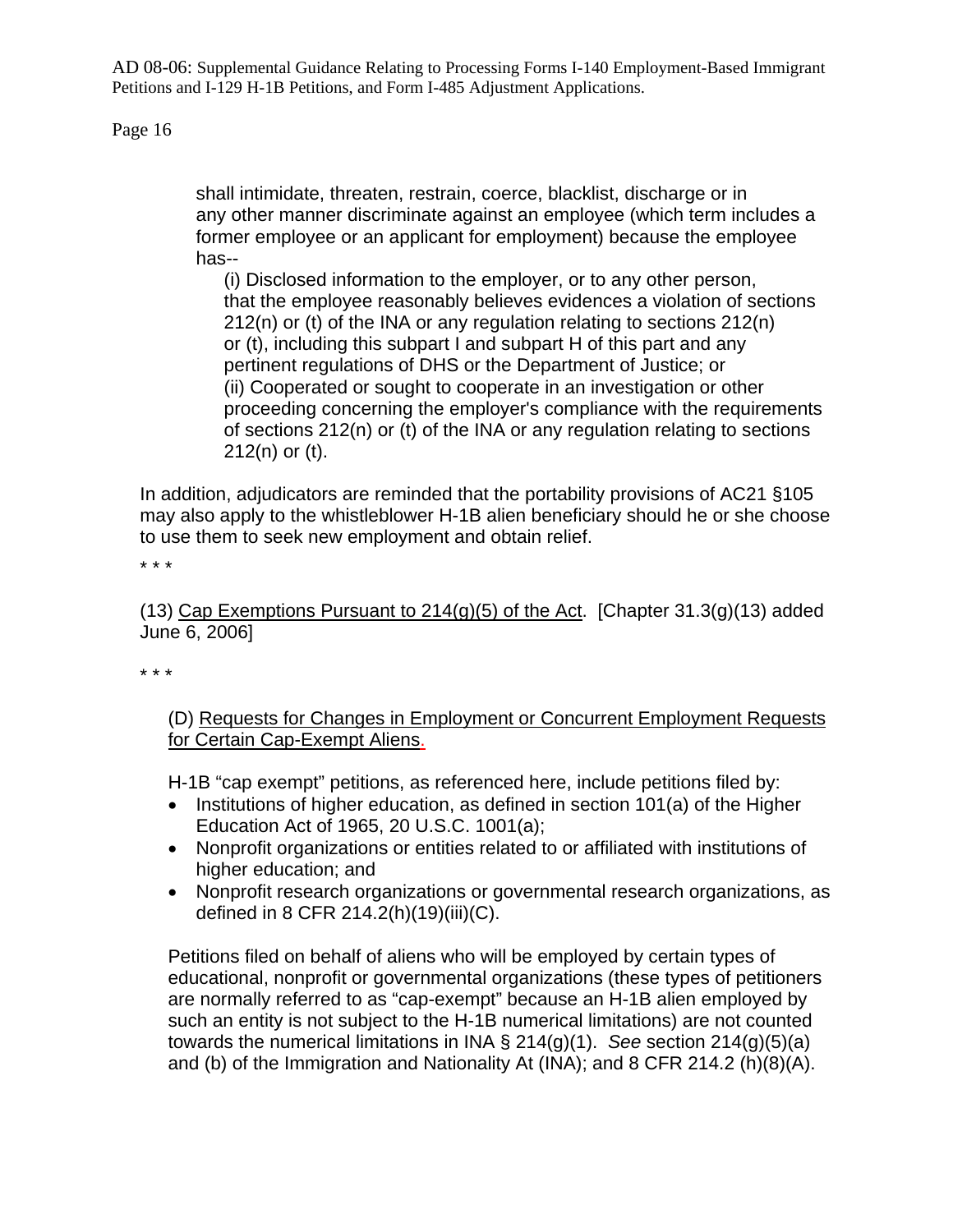Page 17

Pursuant to the provisions of INA §214(g)(6), USCIS has not required that an alien who is cap exempt by virtue of the above types of employment, be counted towards the limitation contained in  $214(g)(1)(a)$  if they accept concurrent employment with a non-exempt employer. INA §214(g)(6) reads as follows:

Any alien who **ceases** to be employed by an employer described in paragraph (5)(A) shall, if employed as a nonimmigrant alien described in section 1101(a)(15)(H)(i)(b) of this title, who has not previously been counted toward the numerical limitations contained in paragraph (1)(A), be counted toward those limitations the first time the alien is employed by an employer other than one described in paragraph (5). (Emphasis added.)

Documentary evidence, such as a current letter of employment or a recent pay stub, should be provided in support of such a concurrent employment petition at the time that it is filed with USCIS in order to confirm that the H-1B alien beneficiary is still employed in a cap-exempt position.

At the time of filing of a concurrent employment H-1B petition that is subject to the numerical limitation of  $214(q)(1)(a)$ :

- If the H-1B alien beneficiary has not "ceased" to be employed in a capexempt position pursuant to INA  $\S$  214(g)(5)(A) and (B), then he or she will not be counted towards the cap.
- If the H-1B alien beneficiary has "ceased" to be employed in a cap-exempt position, then the alien will be subject to the H-1B numerical limitation, and the concurrent employment petition may not be approved unless a cap number is available to the alien beneficiary.
- If USCIS determines that an H-1B alien beneficiary has ceased to be employed in a cap-exempt position after a new cap-subject H-1B petition has been approved on his or her behalf, USCIS will deny any subsequent capsubject H-1B petition filed on behalf of the H-1B alien beneficiary if no cap numbers are available.

4. The AFM Transmittal Memoranda button is revised by adding a new entry, in numerical order, to read:

| AD08-06          | Chapter 20 & Chapter | This memorandum revises chapters       |
|------------------|----------------------|----------------------------------------|
| <b>IINSERT</b>   | -31                  | 20 and 31 regarding issues relating to |
| <b>SIGNATURE</b> |                      | the adjudication of employment-based   |
| DATE OF THIS     |                      | benefits under the AC21 and ACWIA      |

<sup>\* \* \* \* \*</sup>